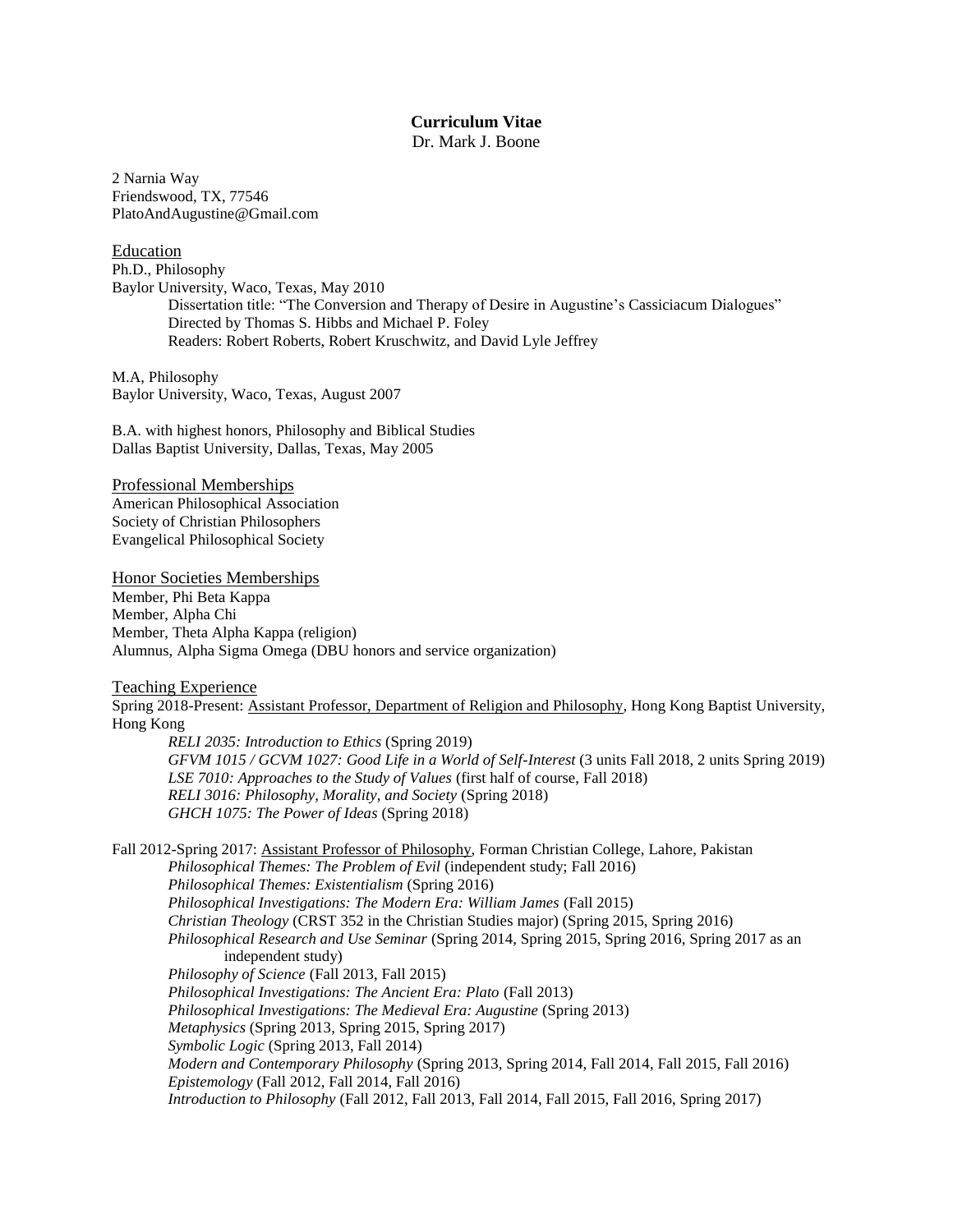*Logic* (Fall 2012, Fall 2013, Spring 2014, Spring 2015, Spring 2016, Spring 2017)

| Fall 2010-Spring 2012: Visiting Assistant Professor of Philosophy, Berry College, Rome, Georgia, USA       |
|------------------------------------------------------------------------------------------------------------|
| Augustine and Platonism (Spring 2012)                                                                      |
| Introduction to Philosophy: Great Ideas and Arguments (Fall 2011)                                          |
| Introduction to Philosophy: Philosophical Ascent and Its Critics (Fall 2010, Spring 2011, Fall 2011, and   |
| Spring $2012$ )                                                                                            |
| Introduction to Philosophy: Wisdom and the Good Life (Fall 2010, Spring 2011, and Fall 2011)               |
| Critical Thinking (two sections, Fall 2010; one section, Spring 2011; one section, Fall 2011; one section, |
| Spring $2012$ )                                                                                            |
| <i>Early Modern Philosophy</i> (team-taught with other members of the Department, Summer 2011)             |
|                                                                                                            |
| Fall 2009-Summer 2010: Adjunct Instructor, McLennan Community College, Waco, Texas, USA                    |

*Introduction to Philosophy: Great Ideas and Arguments*, Spring and Summer 2010 *Introduction to Philosophy: Philosophical Ascent and Its Critics*, Fall 2009 and Spring 2010

Fall 2008-Spring 2010: Graduate Instructor, Baylor University, Waco, Texas, USA *Introduction to Philosophy: Wisdom and the Good Life*, Fall 2009 and Spring 2010 *Introduction to Logic*, Spring 2009 *Introduction to Logic*, Fall 2008 (including an honors section)

Fall 2005-Spring 2008: Teaching Assistant, Department of Philosophy, Baylor University, Waco, Texas, USA *Critical Thinking* (Michael Beaty, Spring 2008) *Introduction to Logic* (Michael Beaty, Fall 2007) *Introduction to Ethics* (Robert Kruschwitz, Spring 2007) *Introduction to Philosophy* (Todd Buras, Fall 2006) *Modern European Philosophy* (C. Stephen Evans, Fall 2005) *Research Assistant* to C. Stephen Evans, Department of Philosophy, Baylor University (Spring 2006 and Fall 2007)

Completed McLennan Community College's *Effective Online Instruction – Level 1* training course (Summer 2010)

Completed Workshop in Teaching Philosophy, Baylor University, Fall 2007

Writing Consultant for the University Writing Center at Dallas Baptist University Senior Writing Consultant, Spring 2005 Writing Consultant, Fall 2002-Fall 2004

Areas of Specialization and Competence Specialization: History of philosophy

Competence:

Logic and critical thinking **Ethics** Philosophy of religion Epistemology **Metaphysics** Philosophy of science Social and political philosophy

# Advising

Advisor to Philosophy majors at Forman Christian College, Spring 2016-Spring 2017

Advisor to the Forman Christian College Philosophy Society, Spring 2013-Spring 2017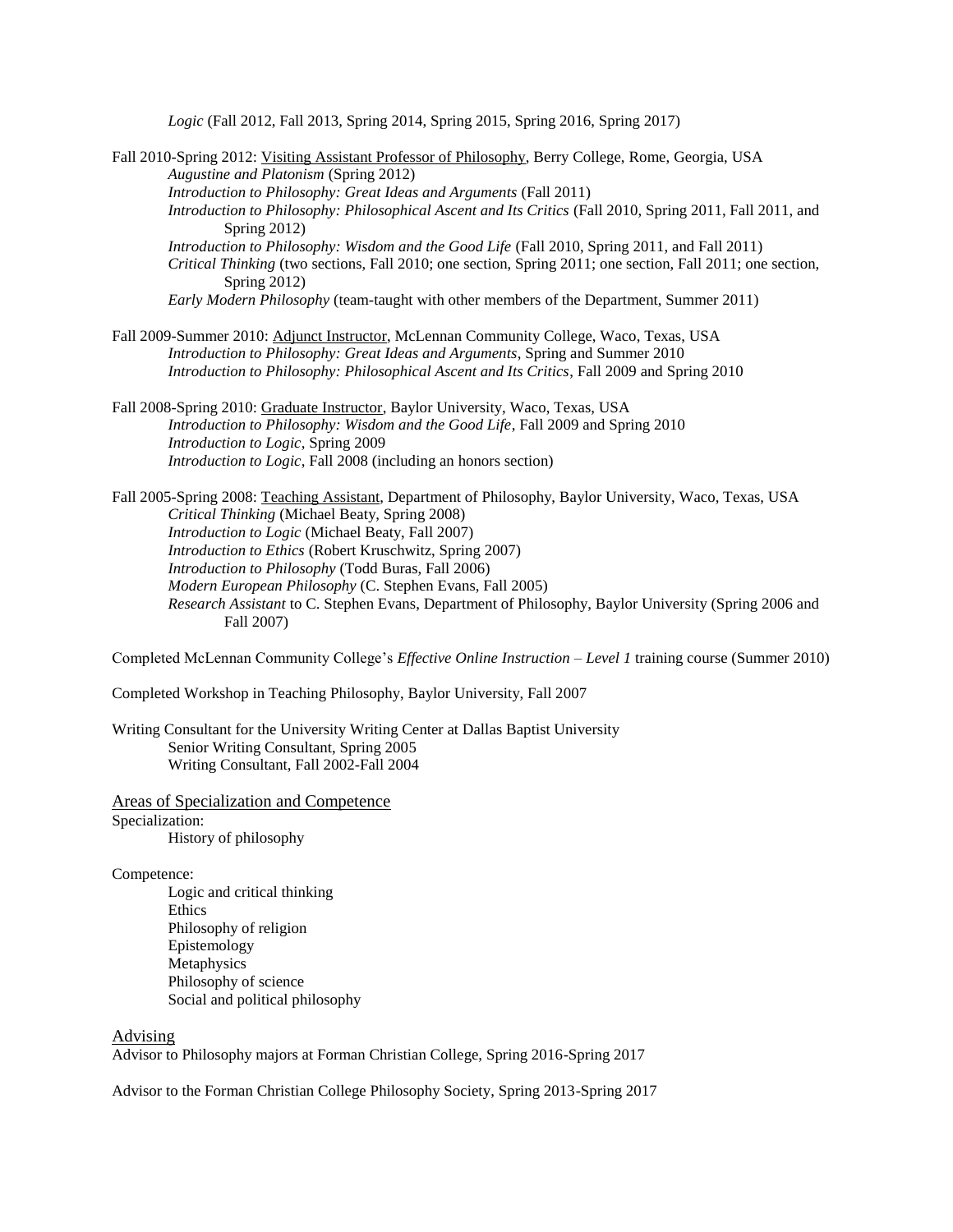Co-advisor to the Berry College Philosophy Society, Fall 2011-Spring 2012

## Publications

#### Book projects:

*Reason, Authority, and the Healing of Desire in the Writings of Augustine*. Lanham, MD: Lexington, 2020.

*The Conversion and Therapy of Desire: Augustine's Theology of Desire in the Cassiciacum Dialogues*. Eugene, OR: Pickwick Publications, 2016.

*Science Fiction Film and the Abolition of Man: Finding C. S. Lewis in Science Fiction Films and Television*, co-edited with Kevin C. Neece. Eugene, OR: Pickwick Publications, 2016.

#### Articles, Chapters, and Book Reviews

"Blessed Are Those Who Have Not Seen and Yet Have Known By Faith: Knowledge, Faith, and Sight in the New Testament." *Evangelical Quarterly* (forthcoming).

"Can Faith Be Empirical?" *Science and Christian Belief* 32.1 (April 2020).

"Inerrancy Is Not a Strong or Classical Foundationalism." *Themelios* 44 (2019).

"William James and Allama Iqbal on Empirical Faith." *The Heythrop Journal* (forthcoming).

"Augustine and William James on the Rationality of Faith." *The Heythrop Journal* 61 (2020): 648-659.

"Love and Emotional Fit: What Does Christian Theology Tell Us About Unfitting Emotions?" *The Heythrop Journal* 59 (2018): 1-10.

"Introduction: Finding C. S. Lewis in Science Fiction Film and Television." In *Science Fiction Film and the Abolition of Man: Finding C. S. Lewis in Science Fiction Films and Television*, edited by Kevin C. Neece and Mark J. Boone. Eugene, OR: Pickwick Publications, 2016.

"Ancient-Future Hermeneutics: Postmodernism, Biblical Inerrancy, and the Rule of Faith." *Criswell Theological Review* 14.1 (Fall 2016): 35-52.

"Why the Teleology of Marriage Matters to Law." Evangelical Philosophical Society Web Project: Philosophical Discussions on Marriage and Family Topics. Evangelical Philosophical Society (2015).

"The Role of Platonism in Augustine's 386 Conversion to Christianity." *Religion Compass* 9.5 (May 2015): 151-61.

"Inferential, Coherential, and Foundational Warrant: An Eclectic Account of the Sources of Warrant." *Logos & Episteme* 5.4 (December 2014): 377-398.

"Taking God Seriously, but Not Too Seriously: The Divine Command Theory and William James' 'The Moral Philosopher and the Moral Life'." *William James Studies* 10 (2013): 1-20.

"Plutarch and Augustine on the Battlestar *Galactica*: Rediscovering Our Need for Virtue and Grace Through Modern Fiction," *Imaginatio et Ratio: A Journal for Theology and the Arts* 2.1 (2013): 18-30.

"Proper Function and the Conditions for Warrant: What Plantinga's Notion of Warrant Shows about Different Kinds of Knowledge." *Philosophia Christi* 14.2 (Winter 2012): 373-386.

"The Unity of the Virtues and the Degeneration of Kallipolis," *Apeiron* 44.2 (March 2011): 131-146.

Review of *Epistemology and Logic in the New Testament Early Jewish Context and Biblical Theology Mechanisms that Fit Within Some Contemporary Ways of Knowledge*. By Douglas W. Kennard. Eugene,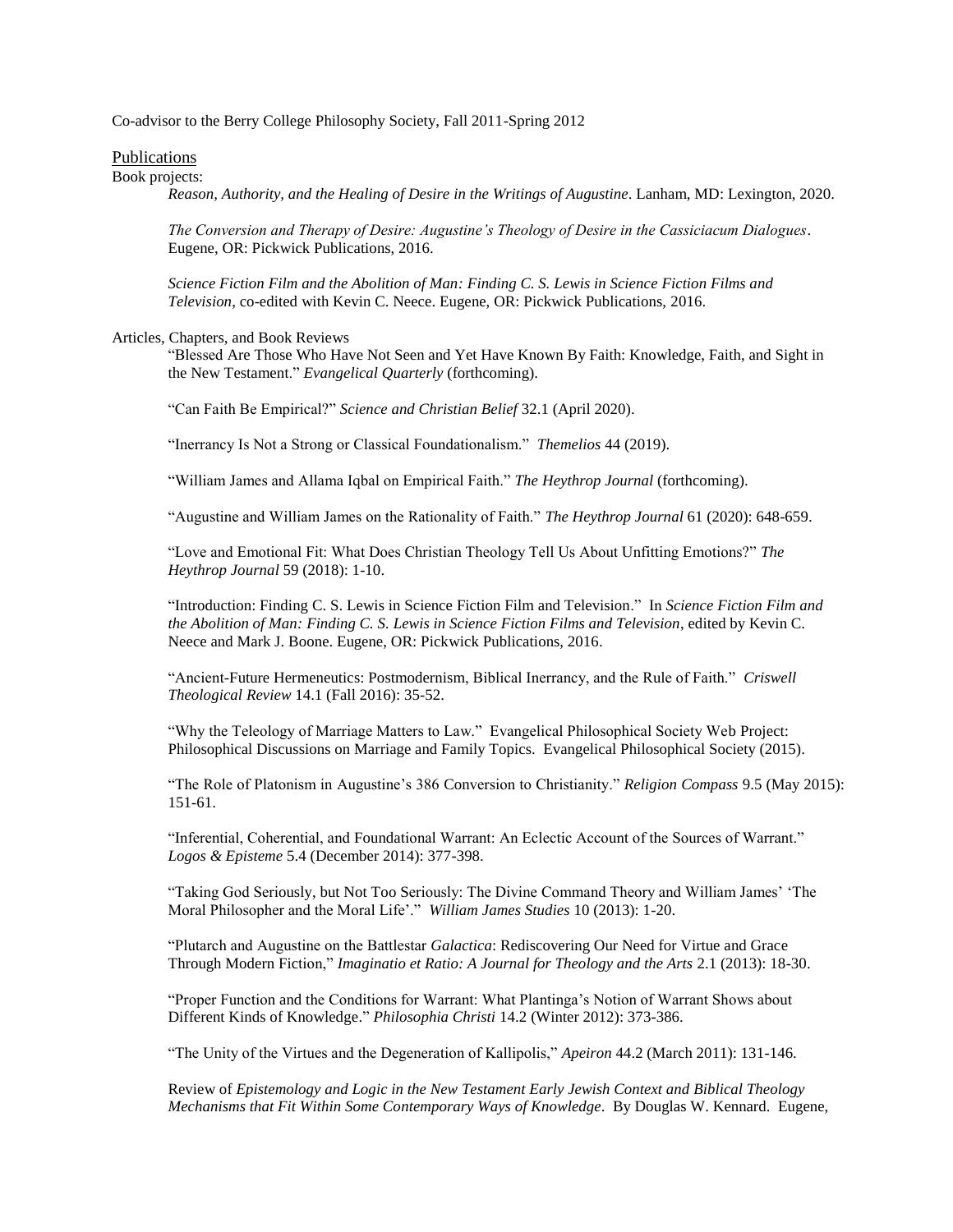OR: Wipf and Stock, 2018. *Reading Religion* blog (15 March, 2019); http://readingreligion.org/books/epistemology-and-logic-new-testament.

Review of *Augustine and the Dialogue*. By Erik Kenyon. Cambridge: Cambridge University Press, 2018. *Augustinian Studies* 50.1 (2019).

Review of *The Transmission of Sin: Augustine and the Pre-Augustinian Sources*. By Pier Franco Beatrice. Translated by Adam Kamesar. Oxford: Oxford University Press, 2013. *Augustinian Studies* 45.1 (2014).

Review of *The Betrayal of Charity: The Sins that Sabotage Divine Love*. By Matthew Levering. Waco: Baylor University Press, 2011. *Augustinian Studies* 42.2 (2011).

Review of *Early Christianity in North Africa*. By François Decret. Translated by Edward L. Smithers. Eugene, OR: Cascade Books (Wipf-Stock), 2009; first edition 1996, Editions du Seuil. *Augustinian Studies* 40.2 (2009).

Review of *Rethinking Augustine's Early Theology: An Argument for Continuity*. By Carol Harrison. New York: Oxford University Press, 2006. *Augustinian Studies* 40.1 (2009).

#### Undergraduate publication:

"The Writing Center as Standard Reserve." *The Writing Lab Newsletter* 31.4 (December 2006), 14-15.

#### Honors and Awards

One of four graduating Ph.D. students elected to the Phi Beta Kappa chapter at Baylor University, Spring 2010 Recipient of Baylor's Outstanding Graduate Student Instructor Award for 2009 2008 Christian Scholars Forum's Best Paper Award for "On Desiring God and Other Things: Augustine's

Philosophy of Desire in the Cassiciacum Dialogues," April 2008 Full Graduate Teaching Assistantship, Department of Philosophy, Baylor University, Fall 2005-Spring 2008

Stipend Enhancement Award, Baylor University Graduate School, 2005-2010

DBU Biblical Studies Honors Award, Spring 2005

DBU Biblical Studies Honors Award, Spring 2004

DBU Greek (*Koine*) Honors Award, Spring 2004

DBU Philosophy Honors Award, Spring 2004

## Recent Presentations

Presented "The Golden Rule: Did Jesus really improve on Confucius?" at the Hong Kong Philosophy Café, 14 April, 2020.

Presented "The Master's Student Learning Outcomes and Assessment Methods: An Alternative Perspective on Pedagogy." Presented at the conference on the Future of Whole Person Education in East Asian Higher Education, Hong Kong Baptist University, September 2019.

Presented "Augustine's Theology of Desire in the *Enarrationes in Psalmos*" at the 18th International Conference on Patristic Studies, Oxford University, August 2019.

Presented "The Master's Student Learning Outcomes and Assessment Methods: An Alternative Perspective on Pedagogy." Presented at International Lilly Conference, Hong Kong Baptist University, May 2019.

Presented "Reason, Authority, and the Healing of Desire in the Writings of Augustine" at Dallas Baptist University's Friday Symposium, Dallas, Texas, 15 February, 2019.

Presented "Are Faith and Reason Just Two Terms for the Same Thing?" at the Hong Kong Philosophy Café, 8 January, 2019.

Presented "Taking Formal Cause Into Our Consideration of Origins" as part of panel discussion "Philosophy and the Question of Origins" at the World Congress of Philosophy, Beijing, 14 August, 2018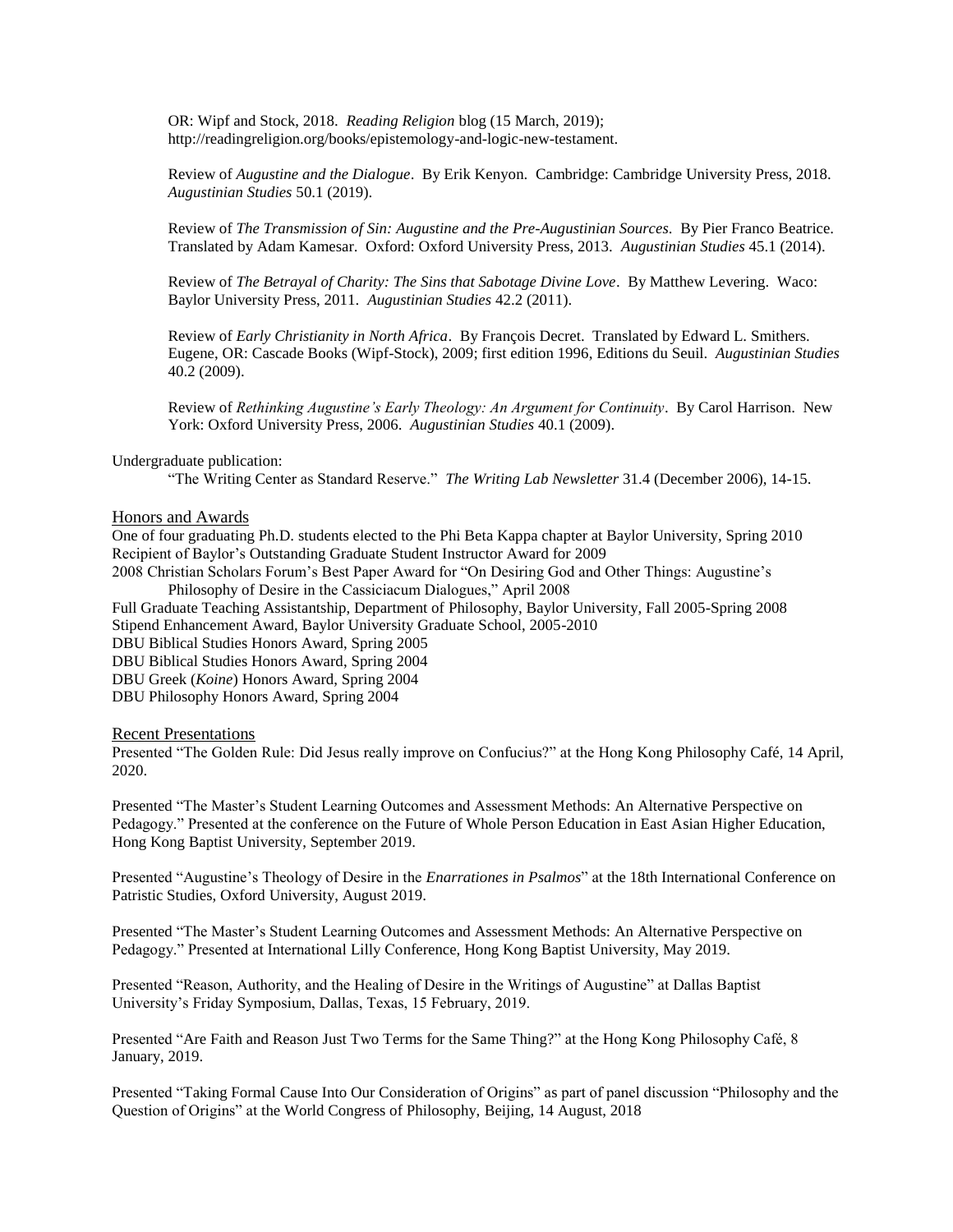Presented "The Love of God AND Human Beings in Augustine's Early Writings," at the Society of Christian Philosophers' Midwest Session at Houston Baptist University, Houston, Texas, October 2017

Presented, via video recording, "The Living Author and the Importance of the Humanities: Why Authorial Intent Matters, and Why the Humanities are Relevant Outside the Humanities," at the Locating the Transcultural Humanities in Pakistan / South Asia conference, Forman Christian College, Lahore, Pakistan, October 2017

Presented "What Is Postmodernism?" to the students at Forman Christian College, Lahore, Pakistan, May 2017

Presented "Critical Thinking for Everyone" to the Philosophy Society at Forman Christian College, Lahore, Pakistan, April 2017

Presented "The Golden Rule in the History of Philosophy" at the monthly meeting of the Islamic Philosophical Association of Pakistan, Lahore, Pakistan, March 2017

Presented "The Conversion and Therapy of Desire: Augustine's Early Theology of Desire" to the Brett Philosophical Society at Government College, Lahore, Pakistan, March 31, 2016

Presented, via Skype, "The Conversion and Therapy of Desire: Augustine's Theology of Desire in the Cassiciacum Dialogues," at Dallas Baptist University's Paideia Conference, Dallas, Texas, Spring 2016

Presented, by phone, "Why Rejecting Evolution Can Be Rational," at Dallas Baptist University's Paideia Conference, Dallas, Texas, Spring 2015

Presented "Why I Am a Mathematical Realist" to the Philosophy Society and Mathematics Society at Forman Christian College, Lahore, Pakistan, October 2014

Presented "God, Man, and Property: On the Lockean Account of Human and Property Rights," at Pakistan Philosophical Congress, University of the Punjab, Lahore, Pakistan, April 2014

Presented, via Skype, "Science, Religion, and the Sources of Knowledge," at Dallas Baptist University's Paideia Conference, Dallas, Texas, Spring 2014

Other Presentations

Presented "Science, Religion, and the Sources of Knowledge" to the Philosophy Society at Forman Christian College, Lahore, Pakistan, Fall 2013.

Gave two lectures on "Philosophical Ascent and Its Critics: Reflections on Philosophy and the Ascent of Our Minds to a Higher Reality" as part of the Philosophy Society's Philosophy Lecture Series, Forman Christian College, Lahore, Pakistan, Spring 2013

Gave keynote address, "Using Philosophy to Explore the Mysteries of Everyday Life," at the First Student Philosophy Conference, Forman Christian College, Lahore, Pakistan, April 17, 2013

Presented "Plato on the Unity of Virtue and the Decline of Society," at the monthly meeting of the Islamic Philosophical Association of Pakistan, Lahore, Pakistan, April 2013

Presented, via Skype, "How To Be a Baptist Philosopher," at Dallas Baptist University's Paideia Conference, Dallas, Texas, Spring 2013

Presented "Philosophical Ascent and Its Critics: Reflections on Philosophy and the Ascent of Our Minds to a Higher Reality," at Dallas Baptist University's Paideia Conference, Dallas, Texas, Spring 2012

Chaired "A Conversation on the Binding of Abraham's Son," with Steve Bell, Jonathan Huggins, and Nadeem Hamid, Berry College, Spring 2012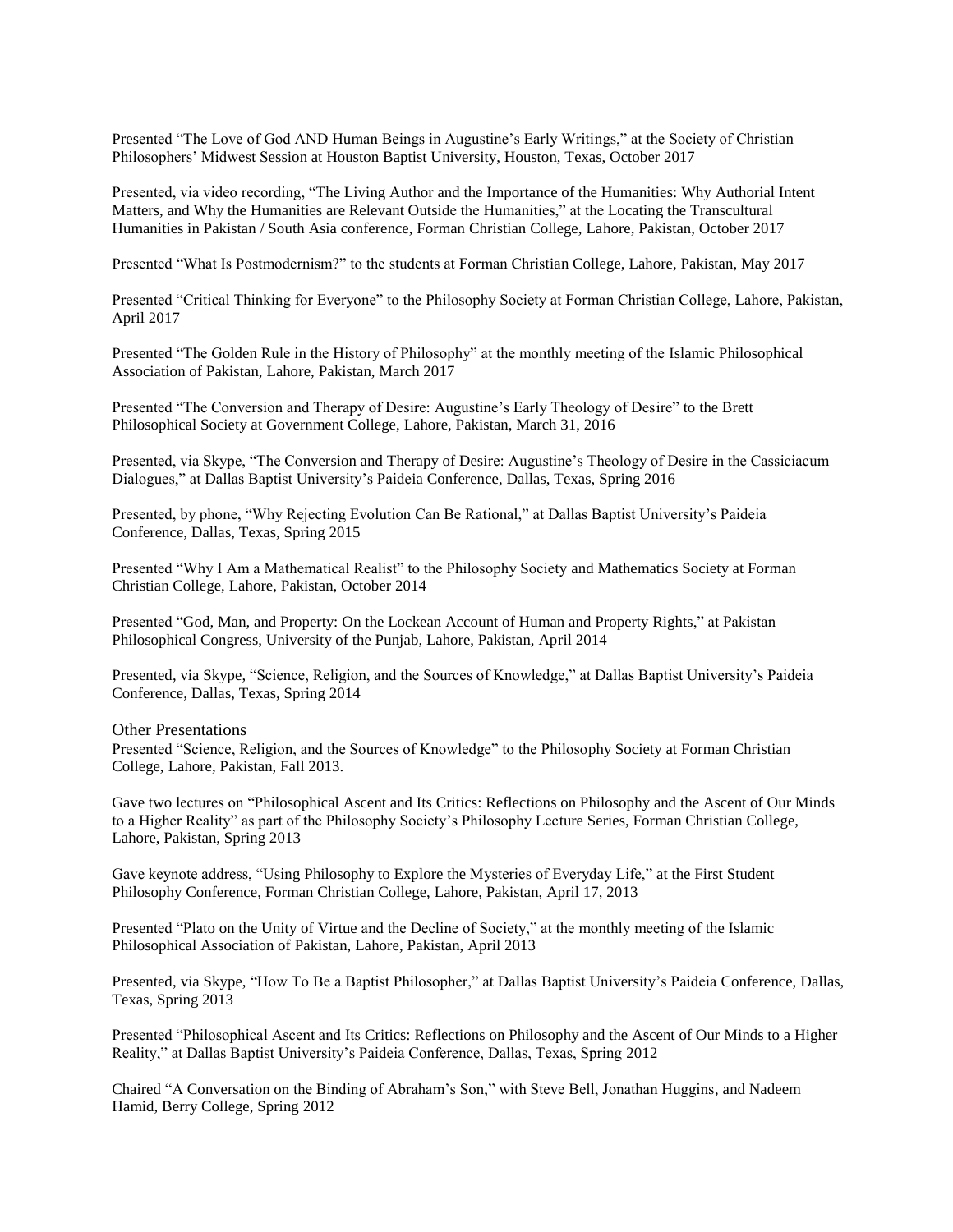Presented "On the Very Idea of Biblical Inerrancy" to the Berry College Philosophy Society, Spring 2012

Chaired lecture by Harvey Hill and panel discussion: "Religion at Berry College," Berry College, Fall 2011

Presented "Proper Function and the Conditions for Warrant," at Evangelical Philosophical Society Annual Meeting, San Francisco, California, Fall 2011

Presented "The Theological Significance of Zombies: an Introduction to the Novels of Kim Paffenroth" to the Berry College Philosophy Society, October 2011

Presented "Stoicism as a Noble Lie: Cicero as Practitioner of Plato's Political Philosophy" at the Berry College Philosophy Society, Spring 2011

Presented "How to Make a Tabernacle in the Desert Using Egyptian Gold," at Dallas Baptist University's Paideia Conference, Dallas, Texas, Spring 2011

Chaired session at the Stuck with Virtue Conference Series: "The Virtue of Science and the Science of Virtue: Descartes' Overcoming of Socrates" by Thomas S. Hibbs, with responses by Michael Papazian and Daniel Maher , Berry College, Mount Berry, Georgia, Fall 2010

Presented "Why My Mother Is Wiser than Plato," at Dallas Baptist University's Paideia Conference, Dallas, Texas, Spring 2010

Presented "Love and Emotional Fit," at the Graduate Colloquium of Baylor University's Philosophy Department, Spring 2010

Presented "Plutarch on the Battlestar *Galactica*: Remarks on the Intersection of Fiction and Moral Psychology," at the Graduate Colloquium of Baylor University's Philosophy Department, Fall 2009

Presented "God, Man, and Property: Towards a Lockean Account of Human and Property Rights," at Christian Scholars Forum, Baylor University, Waco, Texas, April 2009

Presented "The Unity of the Virtues and the Devolution of Kallipolis," at the North Texas Philosophical Association conference, University of North Texas, Denton, Texas, March 2009

Presented "On the Very Idea of Biblical Inerrancy," at the Baylor Philosophy Club, Spring 2009

Presented "On the Difference between Ancient and Modern Political Thought," at the Graduate Colloquium of Baylor University's Philosophy Department, Spring 2009

Presented "Don't Turn Your Egyptian Gold into an Idol Halfway to Canaan," at Dallas Baptist University's Paideia Conference, Dallas, Texas, Spring 2009

Presented "The Philosopher, the Rugby Player, and the Hedonist: A New Illustration of Plato's *Republic*," at the Baylor Philosophy Club, Fall 2008

Presented "God, Man, and Property: On the Lockean Account of Property Rights," at the Graduate Colloquium of Baylor University's Philosophy Department, Fall 2008

Presented "On Desiring God and Other Things: Augustine's Philosophy of Desire in the Cassiciacum Dialogues," at the Christian Scholars Forum, University of Texas at Austin, April 2008

Presented "The Unity of the Virtues and the Devolution of Plato's Beautiful City," at the Graduate Colloquium of Baylor University's Philosophy Department, Fall 2007